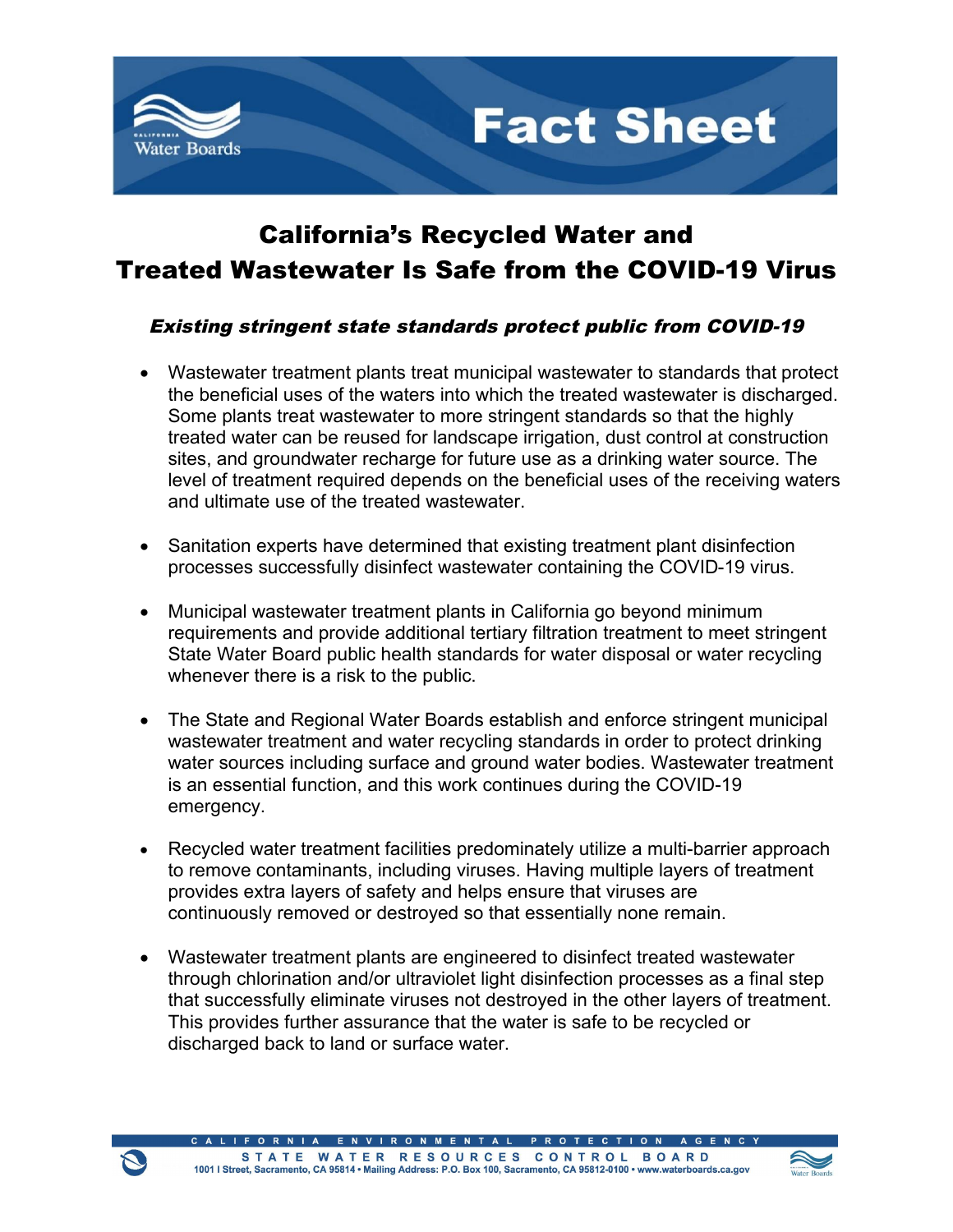

- · The State Water Board requires all wastewater treatment plant operators to be state-certified and specially trained to continuously optimize treatment performance and comply with stringent discharge requirements.
- · All discharges from public wastewater treatment plants in California are routinely monitored for bacteria and other indicator organisms.
- · Viruses, including COVID-19, are inactivated during the wastewater treatment process and do not end up in left-over biosolids or sludge. Viruses are inactivated throughout the different stages of the wastewater treatment processes and again in the biosolids treatment process itself from heat exposure during anaerobic digestion.

# Contact Your Municipal Sanitation or Water Recycling

#### **Agency**

The State and Regional Water Quality Control Boards work closely with municipalities to provide sanitary sewer and wastewater treatment services to residential, commercial and industrial customers. Your local sanitation agency or water recycling agency can answer questions about your local wastewater or recycled water operations. Their website, phone number and email contacts should be located on the front or back of your water or sewer bill.

### What Others Are Saying

**United States [Environmental](https://www.epa.gov/coronavirus/coronavirus-and-drinking-water-and-wastewater) Protection Agency:** "Standard treatment and disinfectant processes at wastewater treatment plants are expected to be effective."

**Federal Centers for [Disease](https://www.cdc.gov/coronavirus/2019-ncov/php/water.html) Control**: "At this time, the risk of transmission of the virus that causes COVID-19 through sewerage systems is thought to be low. Although transmission of the virus that causes COVID-19 through sewage may be possible, there is no evidence to date that this has occurred. The available information suggests that standard municipal wastewater system chlorination practices may be sufficient to inactivate coronaviruses, as long as utilities monitor free available chlorine during treatment to ensure it has not been depleted."

**Water [Environment](https://www.wef.org/news-hub/wef-news/the-water-professionals-guide-to-the-2019-novel-coronavirus/) Federation:** "Current efforts to elucidate numbers of infections in the community and support public health surveillance have relied on detecting the virus in wastewater using molecular techniques that identify genetic material (RNA), but this method does not assess virus viability or infectivity. Further, there is currently no epidemiological evidence that wastewater is a route of transmission."

**World Health [Organization:](https://www.who.int/publications-detail/water-sanitation-hygiene-and-waste-management-for-covid-19)** "There is no evidence that the COVID-19 virus has been transmitted via sewerage systems with or without wastewater treatment."